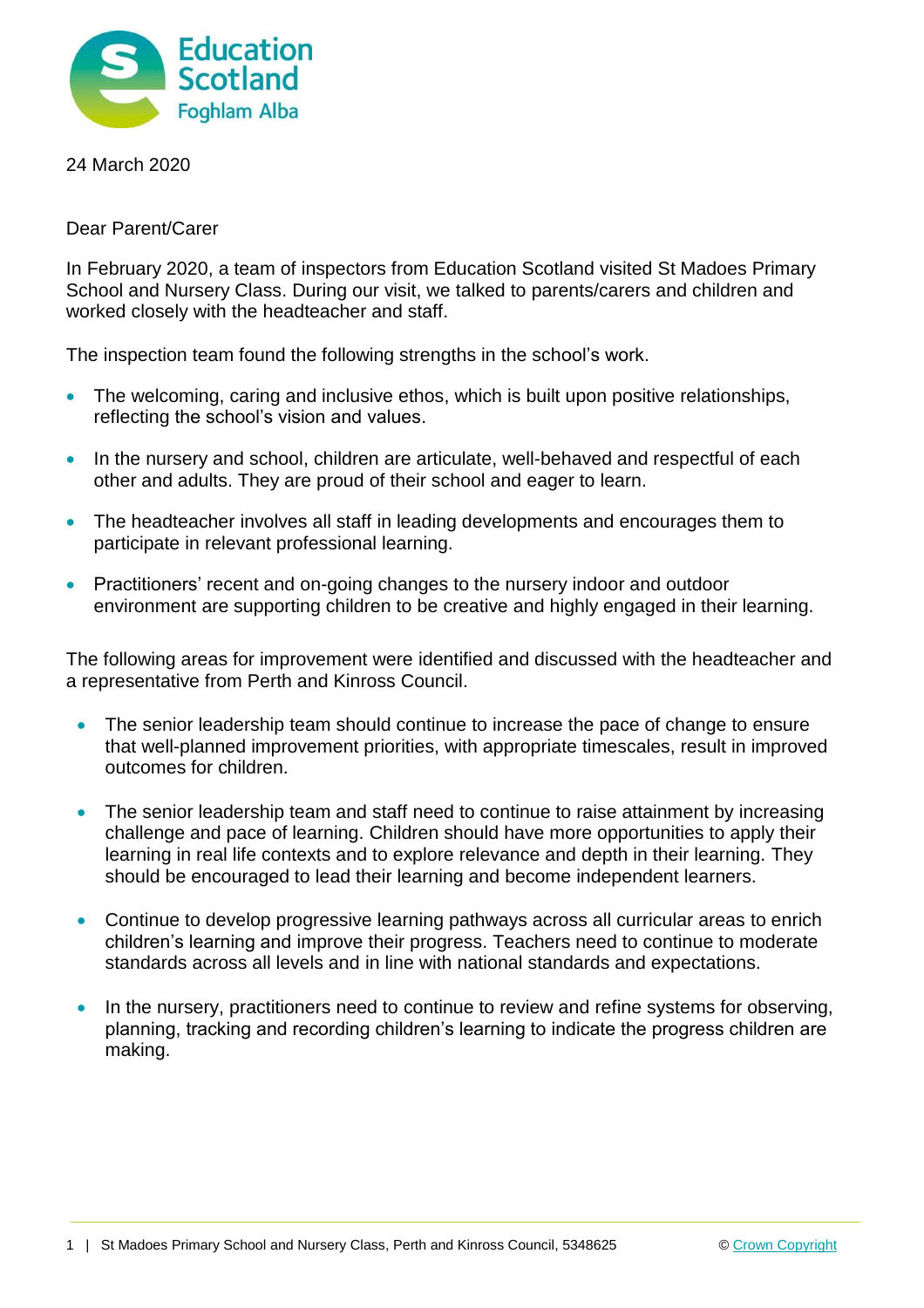

We gathered evidence to enable us to evaluate the school's work using four quality indicators from [How good is our school? \(4](https://education.gov.scot/improvement/Documents/Frameworks_SelfEvaluation/FRWK2_NIHeditHGIOS/FRWK2_HGIOS4.pdf)<sup>th</sup> edition) and [How good is our early learning and childcare?.](https://education.gov.scot/improvement/Documents/Frameworks_SelfEvaluation/FRWK1_NIHeditSelf-evaluationHGIELC/HGIOELC020316Revised.pdf) Quality indicators help schools, local authorities and inspectors to judge what is working well and what needs to be improved. Following the inspection of each school, the Scottish Government gathers details of our evaluations to keep track of how well Scottish schools are doing.

## Here are Education Scotland's evaluations for St Madoes Primary School and Nursery Class

| <b>Quality indicators for the primary stages</b>                                                                                          | <b>Evaluation</b> |
|-------------------------------------------------------------------------------------------------------------------------------------------|-------------------|
| Leadership of change                                                                                                                      | satisfactory      |
| Learning, teaching and assessment                                                                                                         | satisfactory      |
| Raising attainment and achievement                                                                                                        | good              |
| Ensuring wellbeing, equality and inclusion                                                                                                | good              |
| Descriptions of the evaluations are available from:<br>How good is our school? (4 <sup>th</sup> edition), Appendix 3: The six-point scale |                   |

| <b>Quality indicators for the nursery class</b>                                                                                      | <b>Evaluation</b> |
|--------------------------------------------------------------------------------------------------------------------------------------|-------------------|
| Leadership of change                                                                                                                 | good              |
| Learning, teaching and assessment                                                                                                    | good              |
| <b>Securing children's progress</b>                                                                                                  | good              |
| Ensuring wellbeing, equality and inclusion                                                                                           | good              |
| Descriptions of the evaluations are available from:<br>How good is our early learning and childcare? Appendix 1: The six-point scale |                   |

A more detailed document called Summarised Inspection Findings (SIF) will be available on the Education Scotland website at:

<https://education.gov.scot/education-scotland/inspection-reports/reports-page/?id=4624>